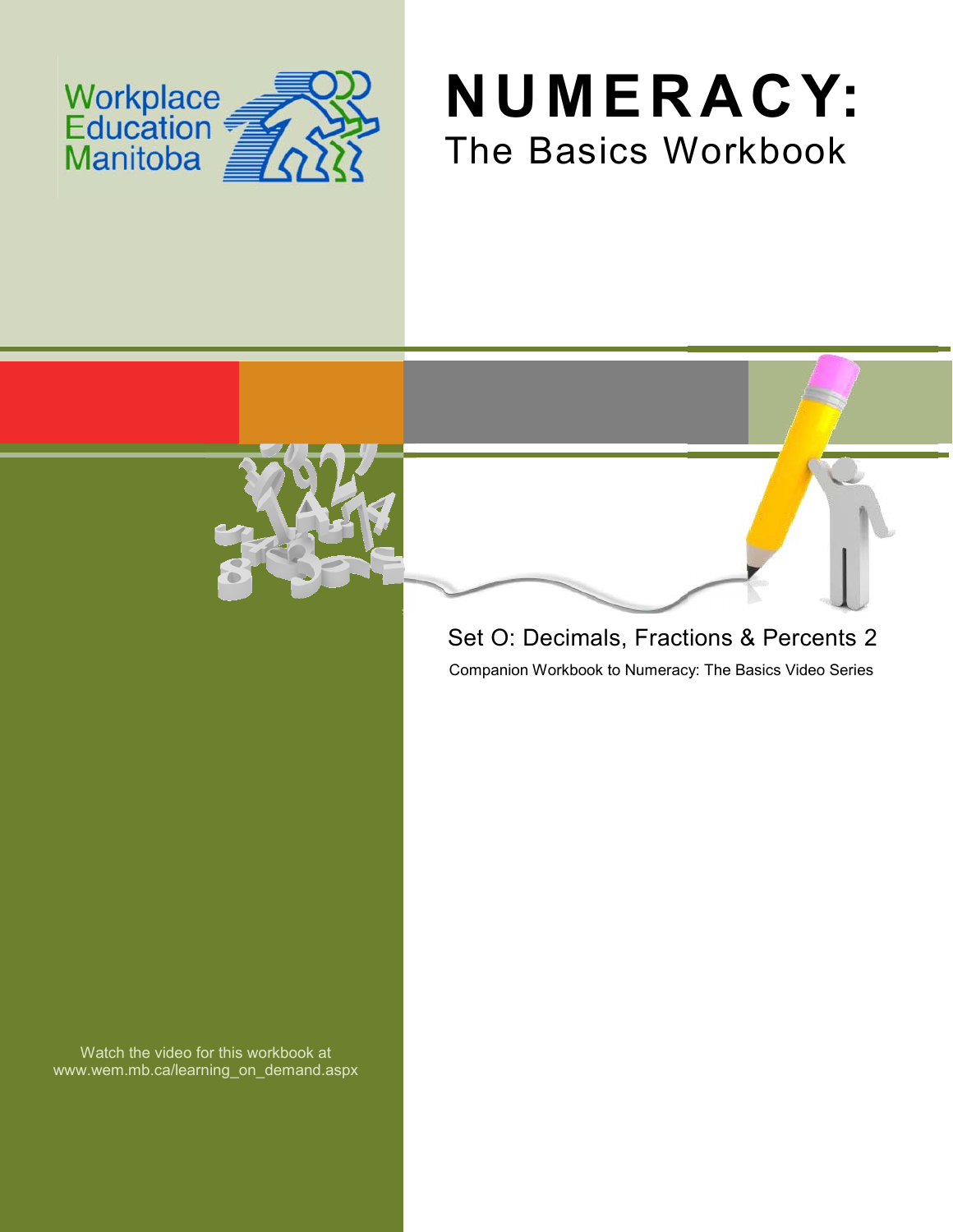SLN ACKNOWLEDGMENTS ш  $\mathsf{z}$  $\overline{O}$  $\Box$ ш CKNOWL

Workplace Education Manitoba would like to express appreciation to the following for supporting the development of this curriculum:

> The Government of Canada Human Resource Skills Development Canada (HRSDC)

> > and

The Manitoba Government Industry Workforce Development (IWD), Entrepreneurship, Training and Trade (ETT)

Workplace Education Manitoba would also like to thank the individuals from across Manitoba who provided consultation, content, and feedback.

> For more information, visit [www.wem.mb.ca](http://www.wem.mb.ca/) or contact the Project Coordinator Lindsay Laidlaw at [info@wem.mb.ca](mailto:info@wem.mb.ca)

Workplace Education Manitoba 1000 Waverley Street Winnipeg, MB, R3T 0P3

©Workplace Education Manitoba, 2012

All rights reserved; no part of this publication may be reproduced, stored in a retrieval system, or transmitted in any form by any means, electronic, mechanical, photocopying, recording, or otherwise without

prior written permission of the Publishers. This manual may not be lent, resold, hired out or otherwise disposed by way of trade in any form of binding or cover than that which it is published, without the prior consent of the Publishers.

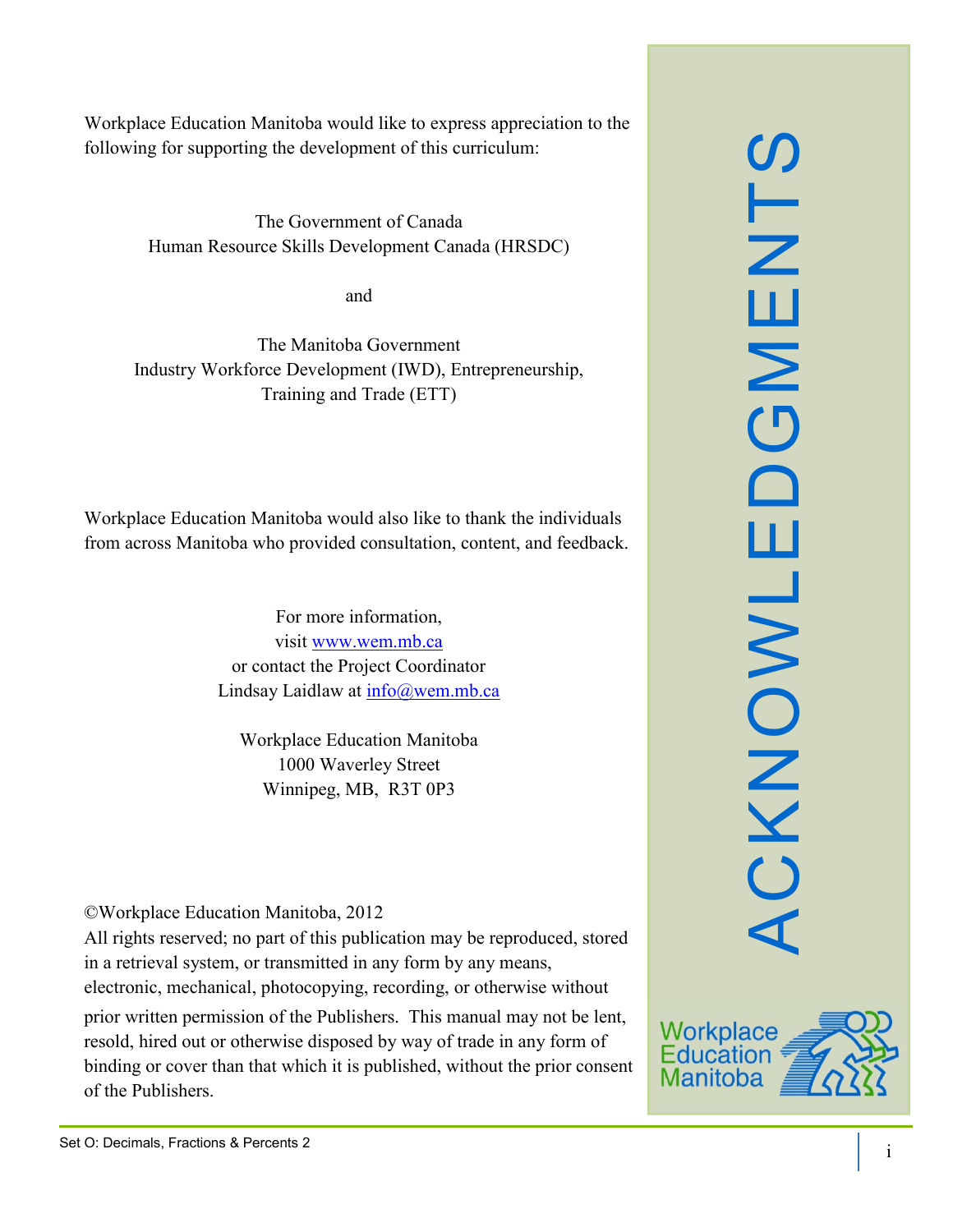### **INTRODUCTION**

### **What is Numeracy: The Basics Workbook?**

This workbook is intended to accompany Workplace Education Manitoba's (WEM) Numeracy: The Basics Video Series, a set of 50 videos that explain essential numeracy concepts.

The refresher videos cover 25 critical numeracy topics, each broken into concept and practice.

The video series and accompanying downloadable workbooks can be found on the WEM website at [http://www.wem.mb.ca/learning\\_on\\_demand.aspx](http://www.wem.mb.ca/learning_on_demand.aspx)

These Numeracy: The Basics workbooks provide an opportunity for additional skill-building practice.

### **Numeracy: The Basics topics are:**

- Order of Operations 1
- Order of Operations 2
- Adding & Subtracting Fractions 1
- Adding & Subtracting Fractions 2
- $\bullet$ Multiplying & Dividing Fractions
- $\bullet$  Mixed & Improper Fractions
- Operations with Mixed Fractions 1  $\bullet$
- Operations with Mixed Fractions 2
- Operations with Mixed Fractions 3
- $\bullet$ Adding & Subtracting Decimals
- Multiplying Decimals  $\bullet$
- Dividing Decimals  $\bullet$
- Order of Operations & Decimals  $\bullet$
- Decimals, Fractions & Percent 1  $\bullet$
- Decimals, Fractions & Percent 2  $\bullet$
- Imperial Conversions
- Metric Conversions
- Metric and Imperial Conversions
- Geometry 1 Perimeter  $\bullet$
- Geometry  $2 Area$
- Geometry 3- Volume
- Solving Equations 1
- $\bullet$ Solving Equations 2
- Ratio & Proportion  $\bullet$
- Averages  $\bullet$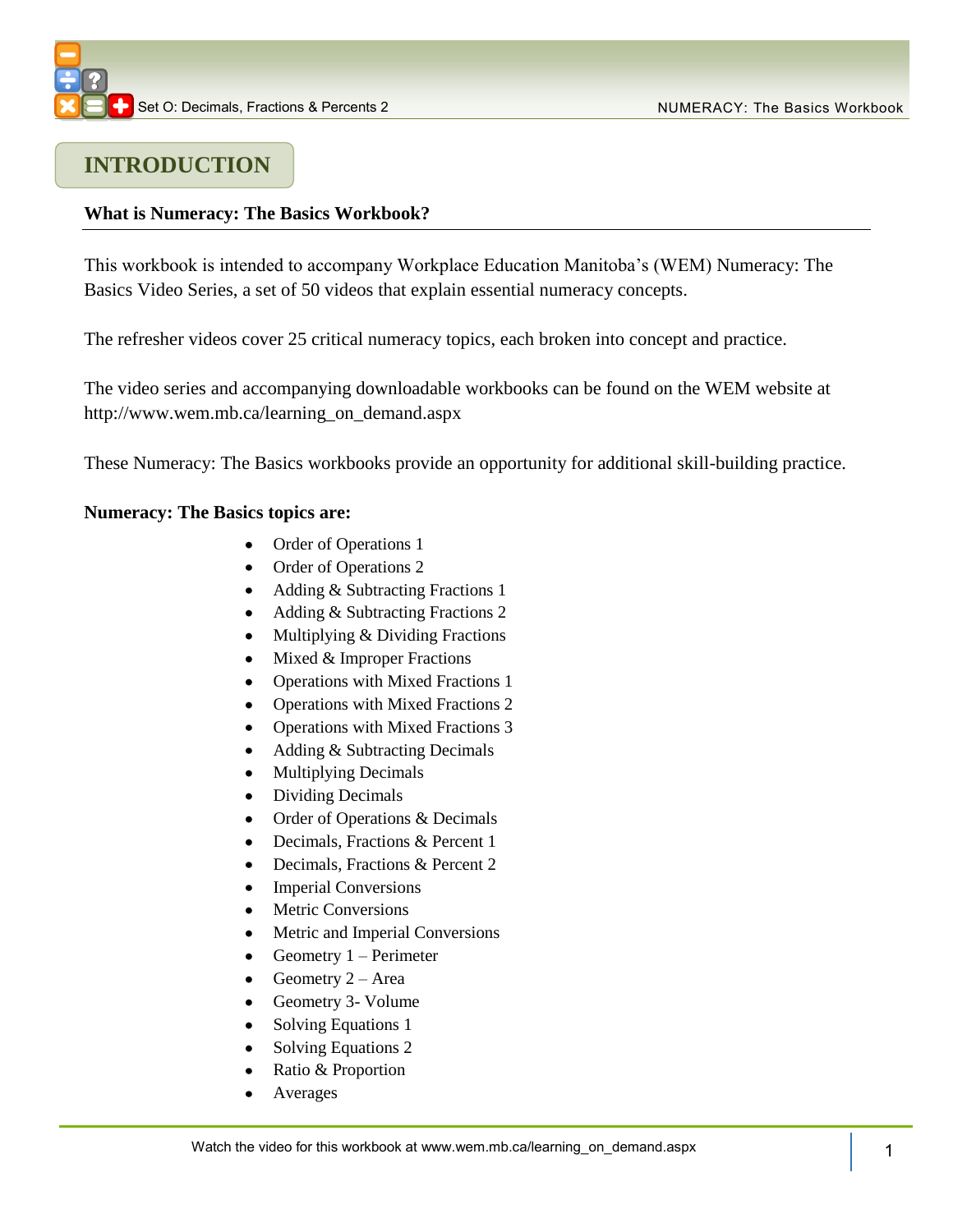### **DECIMALS, FRACTIONS & PERCENTS 2**

This workbook contains five skill-building practice sections. Solutions can be found at the end of the workbook.

### **Practice Section A**

Fill in the blank spaces in the chart below. Use the first line as a guide.

| $\#$             | <b>Decimal</b> | <b>Fraction</b>       | Percent |
|------------------|----------------|-----------------------|---------|
| $\mathbf{1}$     | 0.25           | $\frac{1}{4}$         | 25%     |
| $\sqrt{2}$       | 0.125          |                       |         |
| 3                |                | $\frac{3}{8}$         |         |
| $\overline{4}$   |                |                       | 50%     |
| 5                |                | $\frac{5}{16}$        |         |
| $\boldsymbol{6}$ |                |                       | 6.25%   |
| $\boldsymbol{7}$ | 0.75           |                       |         |
| 8                |                | $\frac{7}{8}$         |         |
| 9                | 0.4375         |                       |         |
| 10               |                |                       | 62.5%   |
| 11               |                | 13<br>$\overline{16}$ |         |
| 12               |                |                       | 56.25%  |
| 13               | 0.03125        |                       |         |
| 14               |                |                       | 78.125% |
| 15               |                | 11<br>32              |         |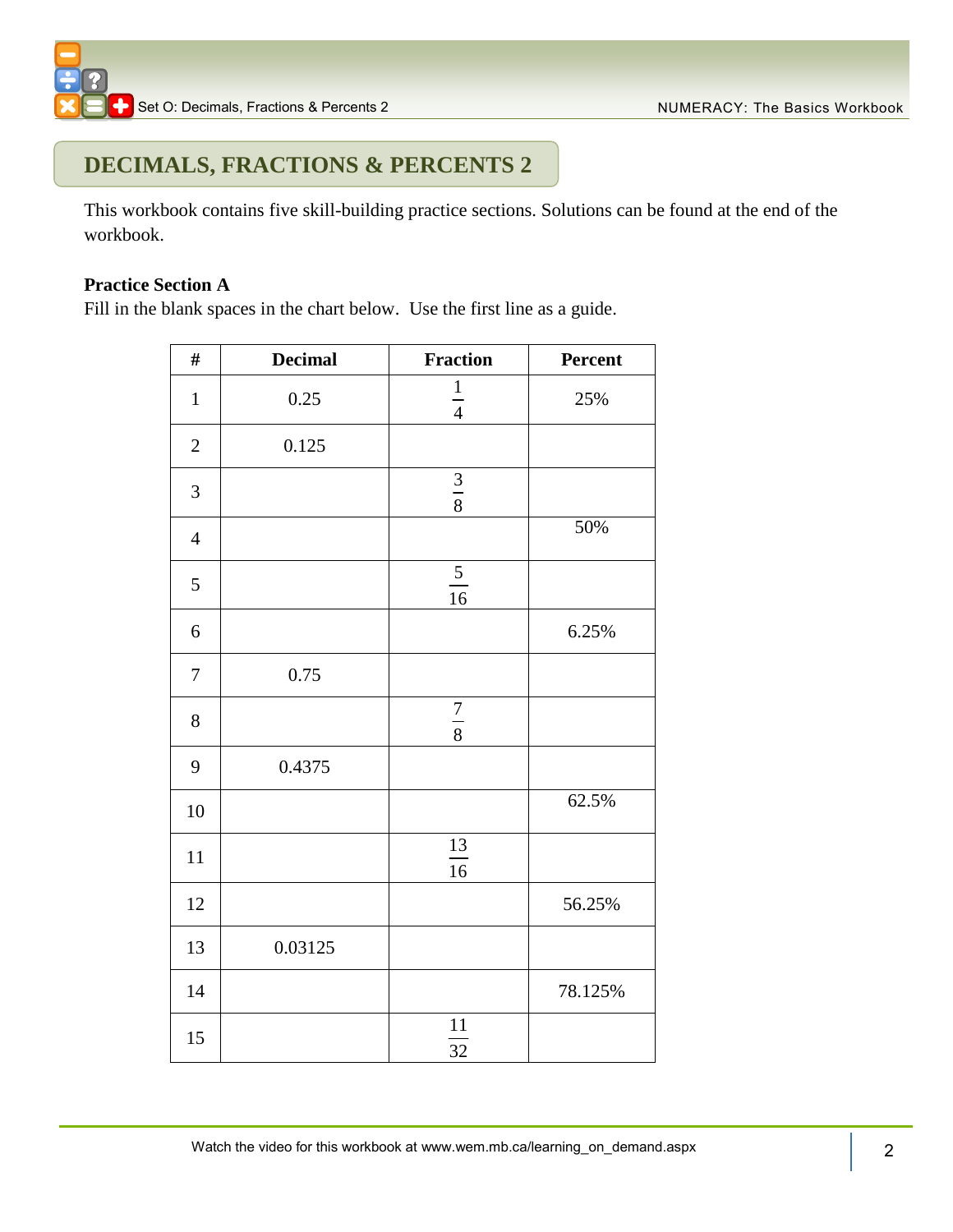

### **Practice Section B**

Calculate the answer to the question in the left column, then convert the answer into a decimal, a fraction, and a percent. Use the first line as a guide.

| $\#$           | <b>Question</b>                                                                                        | <b>Decimal</b> | <b>Fraction</b> | Percent |
|----------------|--------------------------------------------------------------------------------------------------------|----------------|-----------------|---------|
| $\mathbf{1}$   | $rac{1}{2} \times \frac{1}{2}$                                                                         | 0.25           | $\frac{1}{4}$   | 25%     |
| $\mathbf{2}$   | $\frac{1}{8} \div \frac{1}{2}$                                                                         |                |                 |         |
| $\mathfrak{Z}$ | $0.025 + 0.85$                                                                                         |                |                 |         |
| $\overline{4}$ | $\frac{\frac{1}{2} + \frac{11}{32}}{\frac{7}{8} - \frac{1}{2}}$                                        |                |                 |         |
| 5              |                                                                                                        |                |                 |         |
| 6              | $2.675 - 1.175$                                                                                        |                |                 |         |
| $\tau$         | $\overline{7}$<br>$5\overline{)}$<br>$\frac{1}{8} - \frac{1}{16}$                                      |                |                 |         |
| $8\,$          | $\frac{3}{4} \times 1.5$                                                                               |                |                 |         |
| 9              |                                                                                                        |                |                 |         |
| 10             | $rac{1}{3} \div \frac{4}{9}$<br>$rac{3}{8} \times \frac{1}{2}$<br>$2 - \frac{1}{4}$                    |                |                 |         |
| 11             |                                                                                                        |                |                 |         |
| 12             |                                                                                                        |                |                 |         |
| 13             |                                                                                                        |                |                 |         |
| 14             | $\frac{\frac{4}{13} + \frac{1}{8}}{\frac{5}{8} \times \frac{3}{4}}$<br>$\frac{5}{32} \div \frac{1}{4}$ |                |                 |         |
| 15             | $\frac{1}{2}$<br>$\frac{3}{16}$                                                                        |                |                 |         |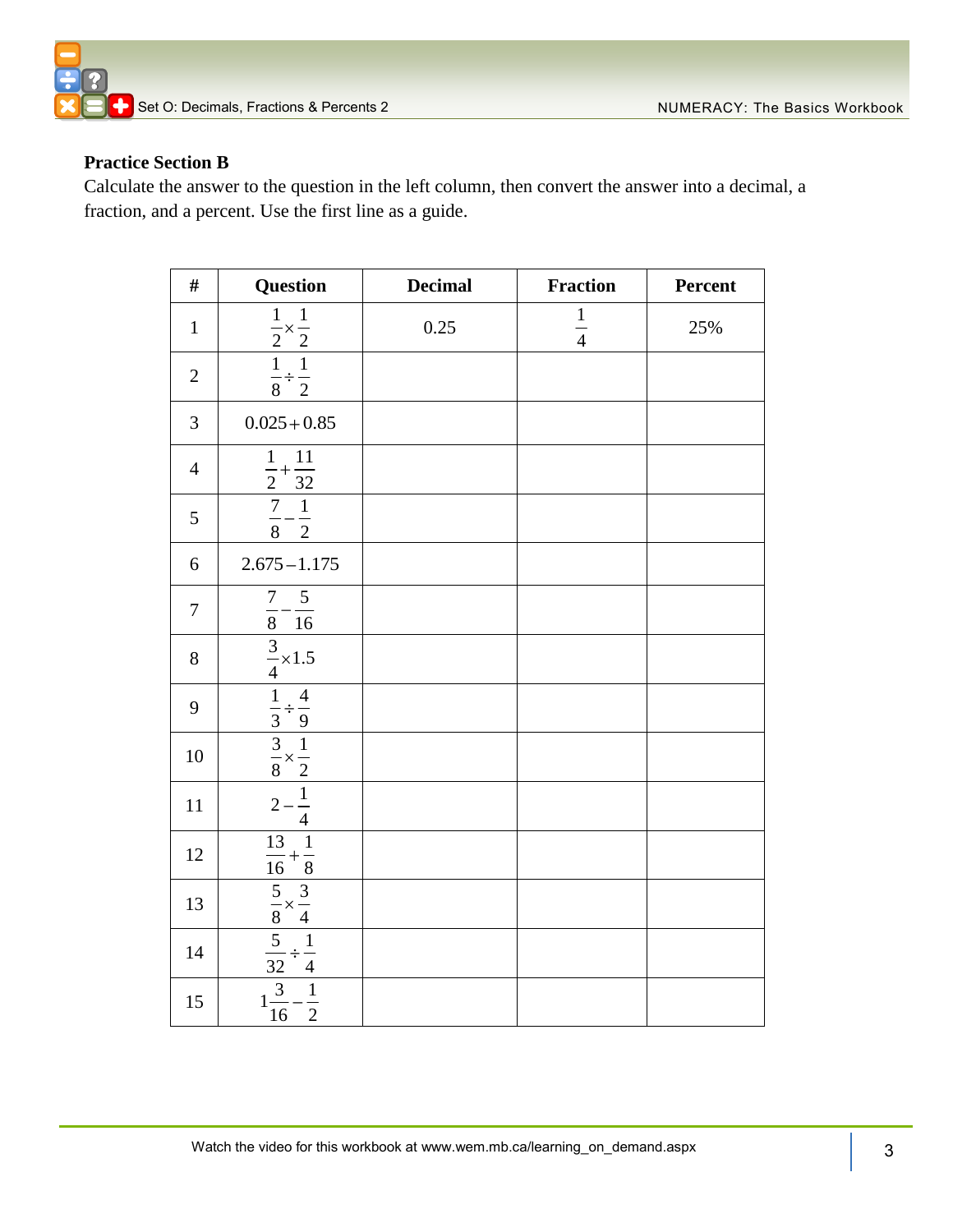

### **Practice Section C**

Answer the following questions.

1. 
$$
35\% \times 65 - \frac{5}{8} \div 2\frac{1}{2}
$$
 expressed as a fraction is equal to \_\_\_\_\_\_\_.

2. 
$$
1\frac{7}{16} - 2.875 + 75\% \times 66 + 0.125 \div 2
$$
 expressed as a decimal is equal to \_\_\_\_\_\_\_.

3. 
$$
5 - \left[ 3 \frac{3}{4} - \left( 2 - \frac{19}{8} \right) + 75\% \right]
$$
 expressed as a percent is equal to \_\_\_\_\_\_\_.

4. If 40% of twice a number is equal to  $\frac{3}{7}$ 4 plus 40% of six more than the number, what is the number expressed as a fraction?

5. The final price that Duane paid for a jacket after a 15% discount was \$34.68. The final price also included a 7% provincial tax and a 5% federal tax. If the discount is applied to the price of the jacket before the taxes are added, what is the original (non-sale) price of the jacket?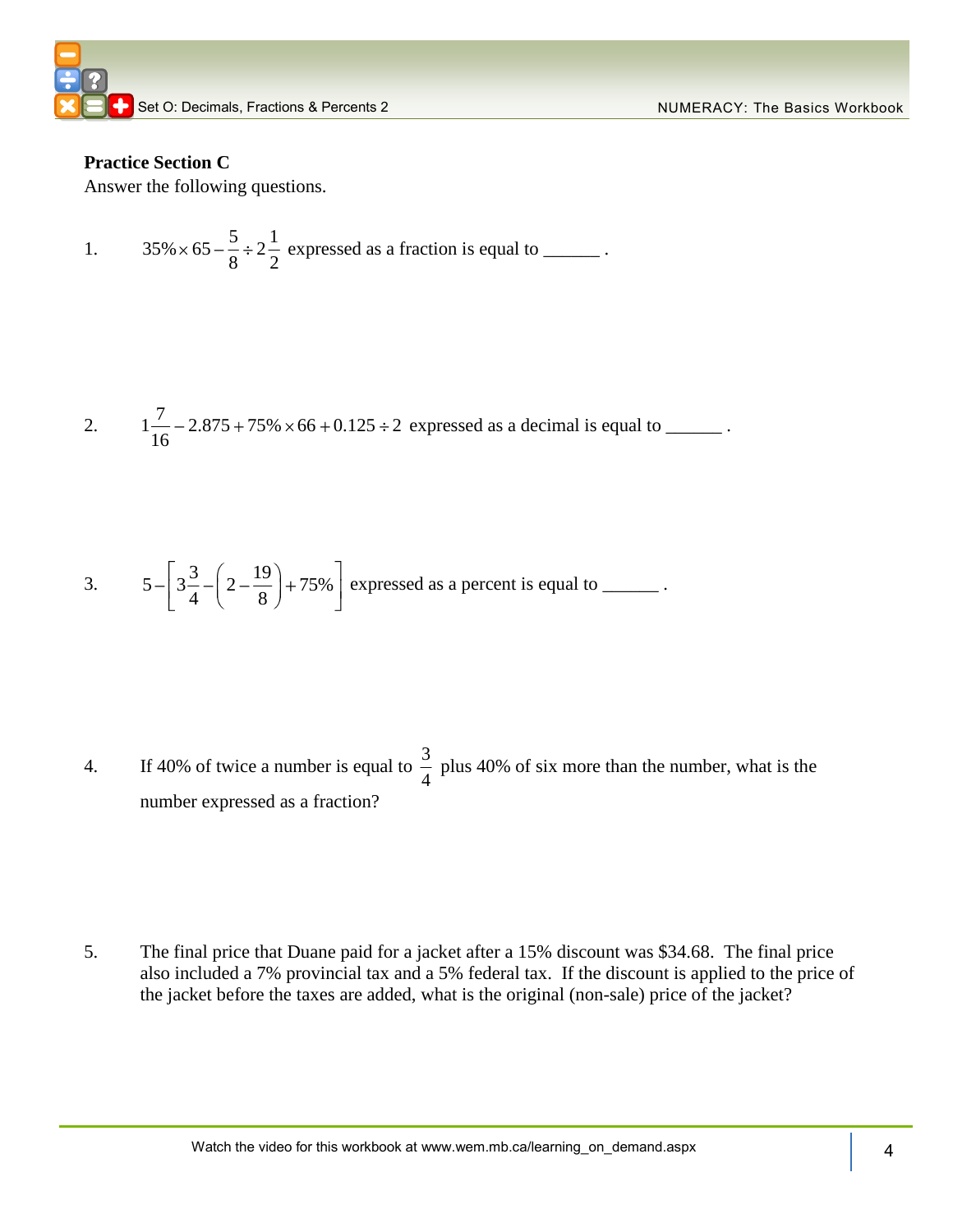### **Practice Section D**

In this section, solutions for the practice questions contain commonly-made errors. For each question, circle the error(s) and give a correct solution.

1.

$$
25\% \times 6 + \frac{1}{8} \times 2\frac{3}{4}
$$
 expressed as a percent is equal to \_\_\_\_\_\_\_.

Solution:

$$
25\% \times 6 + \frac{1}{8} \times 2\frac{3}{4}
$$
  
= 1.5 +  $\frac{1}{8} \times \frac{11}{4}$   
= 1.5 +  $\frac{4 + 88}{32}$   
= 1.5 +  $\frac{92}{32}$   
= 1.5 + 2.90625  
= 4.40625  
= 440.625%

### **Practice Section E**

 $=$   $-$ 

Challenge Question. If you can do this one, then you get an  $A^+$ .  $\odot$ 

The population of an ant colony increases by 25% every day. There are 20 ants in this colony on Day 1. After how many days will the population of ants exceed 30% of 555?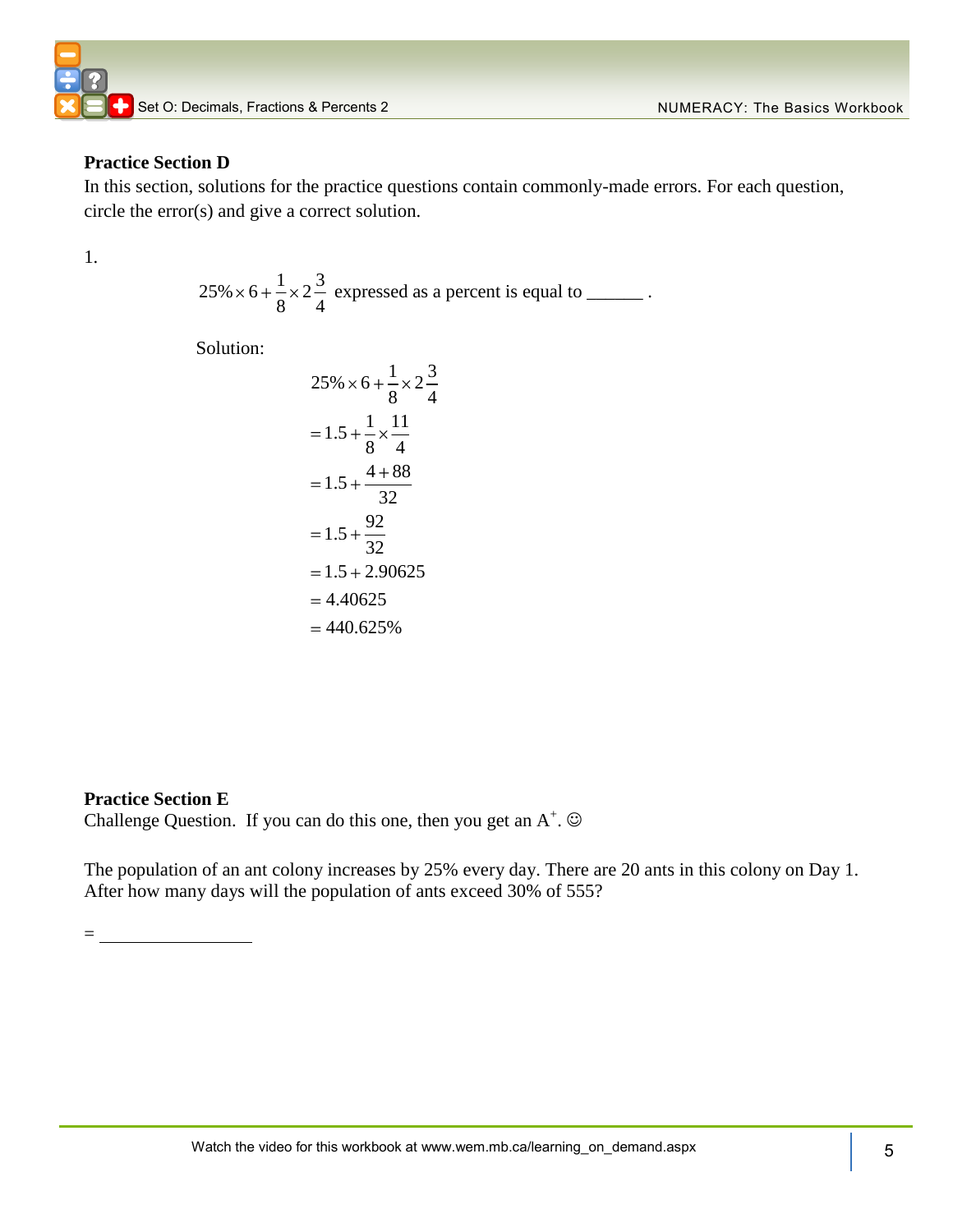NUMERACY: The Basics Workbook

# SOLUTIONS

## Set O

Decimals, Fractions & Percents 2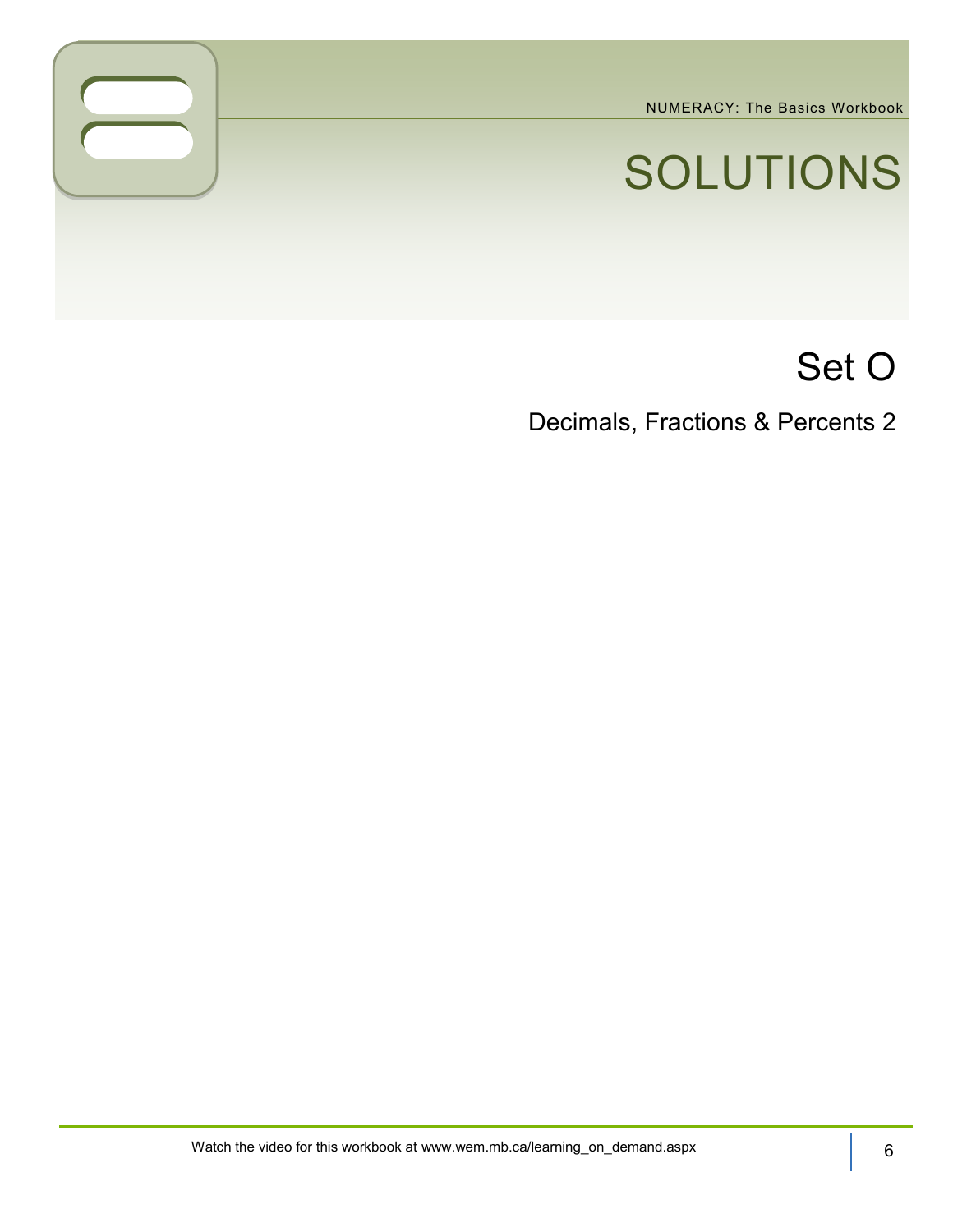

## **DECIMALS, FRACTIONS & PERCENTS 2**

### **Practice Section A**

| #              | <b>Decimal</b> | <b>Fraction</b>                                                                                   | Percent |
|----------------|----------------|---------------------------------------------------------------------------------------------------|---------|
| $\mathbf{1}$   | 0.25           |                                                                                                   | 25%     |
| $\overline{2}$ | 0.125          | $\frac{1}{4}$ $\frac{4}{1}$ $\frac{1}{8}$ $\frac{8}{1}$ $\frac{8}{1}$ $\frac{1}{2}$ $\frac{2}{5}$ | 12.5%   |
| 3              | 0.375          |                                                                                                   | 37.5%   |
| $\overline{4}$ | 0.50           |                                                                                                   | 50%     |
| 5              | 0.3125         | $\frac{1}{16}$                                                                                    | 31.25%  |
| 6              | 0.0625         | $\,1$<br>16                                                                                       | 6.25%   |
| 7              | 0.75           | $\frac{3}{4}$ $\frac{4}{7}$ $\frac{8}{8}$                                                         | 75%     |
| 8              | 0.875          |                                                                                                   | 87.5%   |
| 9              | 0.4375         | $\overline{7}$<br>16                                                                              | 43.75%  |
| 10             | 0.625          | $\frac{5}{8}$                                                                                     | 62.5%   |
| 11             | 0.8125         | 13<br>16                                                                                          | 81.25%  |
| 12             | 0.5625         | 9<br>16                                                                                           | 56.25%  |
| 13             | 0.03125        | $\mathbf{1}$<br>32                                                                                | 3.125%  |
| 14             | 0.78125        | 25<br>32                                                                                          | 78.125% |
| 15             | 0.34375        | 11<br>32                                                                                          | 34.375% |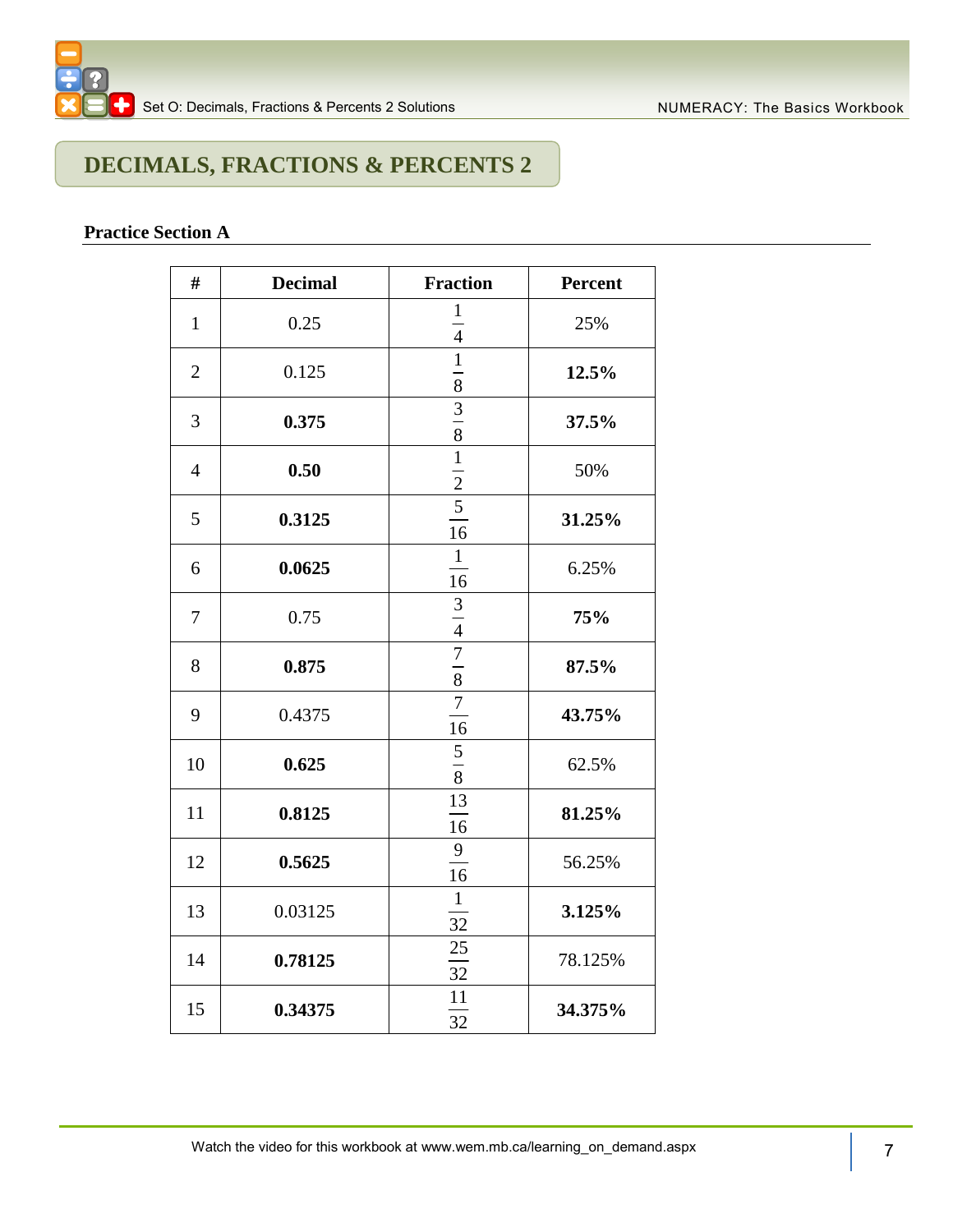### **Practice Section B**

| $\#$           | <b>Question</b>                                                       | <b>Decimal</b> | <b>Fraction</b>                                         | Percent |
|----------------|-----------------------------------------------------------------------|----------------|---------------------------------------------------------|---------|
| $\mathbf{1}$   | $rac{1}{2} \times \frac{1}{2}$                                        | 0.25           | $\frac{1}{4}$                                           | 25%     |
| $\mathbf{2}$   | $\frac{1}{8}$<br>$\,1\,$<br>$\frac{1}{2}$                             | 0.25           | $\frac{2}{8} = \frac{1}{4}$                             | 25%     |
| $\overline{3}$ | $0.025 + 0.85$                                                        | 0.875          | $\frac{7}{8}$                                           | 87.5%   |
| $\overline{4}$ | $\mathbf{1}$<br>11<br>$+$<br>$\frac{1}{2}$<br>32                      | 0.84375        | $27\,$<br>$\overline{32}$                               | 84.375% |
| 5              | $\boldsymbol{7}$<br>$\overline{1}$<br>$\frac{1}{2}$<br>$\overline{8}$ | 0.375          | $\frac{3}{8}$                                           | 37.5%   |
| 6              | $2.675 - 1.175$                                                       | 1.5            | $1\frac{1}{2} = \frac{3}{2}$                            | 150%    |
| $\overline{7}$ | $\mathfrak{S}$<br>7<br>8<br>16                                        | 0.5625         | 9<br>16                                                 | 56.25%  |
| 8              | $\frac{3}{2}$ × 1.5<br>$\overline{4}$                                 | 1.125          | $1\frac{1}{8} = \frac{9}{8}$                            | 112.5%  |
| 9              |                                                                       | 0.75           | $\ensuremath{\mathfrak{Z}}$<br>9<br>$\frac{1}{4}$<br>12 | 75%     |
| 10             | $\frac{1}{3} \div \frac{4}{9}$ $\frac{3}{8} \times \frac{1}{2}$       | 0.1875         | $\mathfrak{Z}$<br>16                                    | 18.75%  |
| 11             | $\frac{1}{4}$<br>$2-$                                                 | 1.75           | $\frac{1}{1\frac{3}{4}} = \frac{7}{4}$                  | 175%    |
| 12             | $\frac{13}{16} + \frac{1}{8}$                                         | 0.9375         | 15<br>$\overline{16}$                                   | 93.75%  |
| 13             | $\frac{5}{8} \times \frac{3}{4}$                                      | 0.46875        | $\frac{15}{1}$                                          | 46.875% |
| 14             | $\overline{5}$<br>$\frac{1}{4}$<br>$\overline{32}$                    | 0.625          | $\frac{1}{\frac{32}{8}}$                                | 62.5%   |
| 15             | $\frac{3}{16}$<br>$\frac{1}{2}$                                       | 0.6875         | $\frac{11}{16}$                                         | 68.75%  |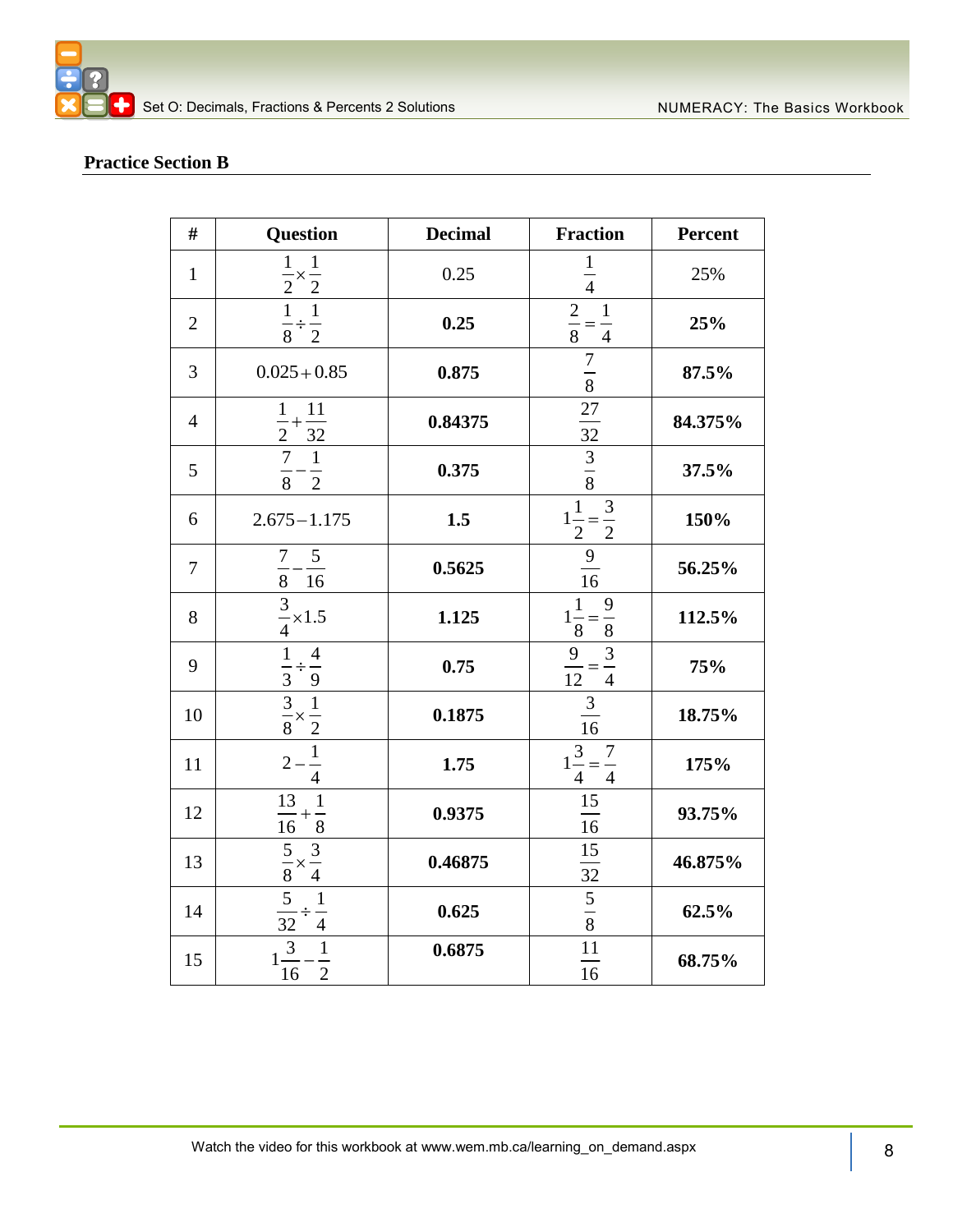### **Practice Section C**

**1.** Solution:

Solution:  
\n
$$
35\% \times 65 - \frac{5}{8} \div 2\frac{1}{2}
$$
\n
$$
= 0.35 \times 65 - \frac{5}{8} \div 2\frac{1}{2}
$$
\n
$$
= 22.75 - \frac{5}{8} \div \frac{5}{2}
$$
\n
$$
= 22.75 - \frac{5}{8} \times \frac{2}{5}
$$
\n
$$
= 22.75 - \frac{10}{40}
$$
\n
$$
= 22.75 - 0.25
$$
\n
$$
= 22.5
$$
\n
$$
= 22\frac{1}{2} = \frac{45}{2}
$$

Solution:  
\n
$$
5 - \left[3\frac{3}{4} - \left(2 - \frac{19}{8}\right) + 75\% \right]
$$
\n
$$
= 5 - \left[\frac{15}{4} - \left(\frac{16}{8} - \frac{19}{8}\right) + 0.75 \right]
$$
\n
$$
= 5 - \left[\frac{30}{8} - \left(-\frac{3}{8}\right) + 0.75 \right]
$$
\n
$$
= 5 - \left[\frac{30}{8} + \frac{3}{8} + 0.75 \right]
$$
\n
$$
= 5 - \left[\frac{33}{8} + 0.75 \right]
$$
\n
$$
= 5 - 4.875
$$
\n
$$
= 0.125
$$
\n
$$
= 12.5\%
$$

**3.** Solution:

**2.** Solution:  $1\frac{7}{16} - 2.875 + 75\% \times 66 + 0.125 \div 2$  $\frac{23}{16}$  – 2.875 + 0.75 × 66 + 0.125 ÷ 2  $= 1.4375 - 2.875 + 49.5 + 0.125 \div 2$  $= 1.4375 - 2.875 + 49.5 - 0.0625$  $= 48.125$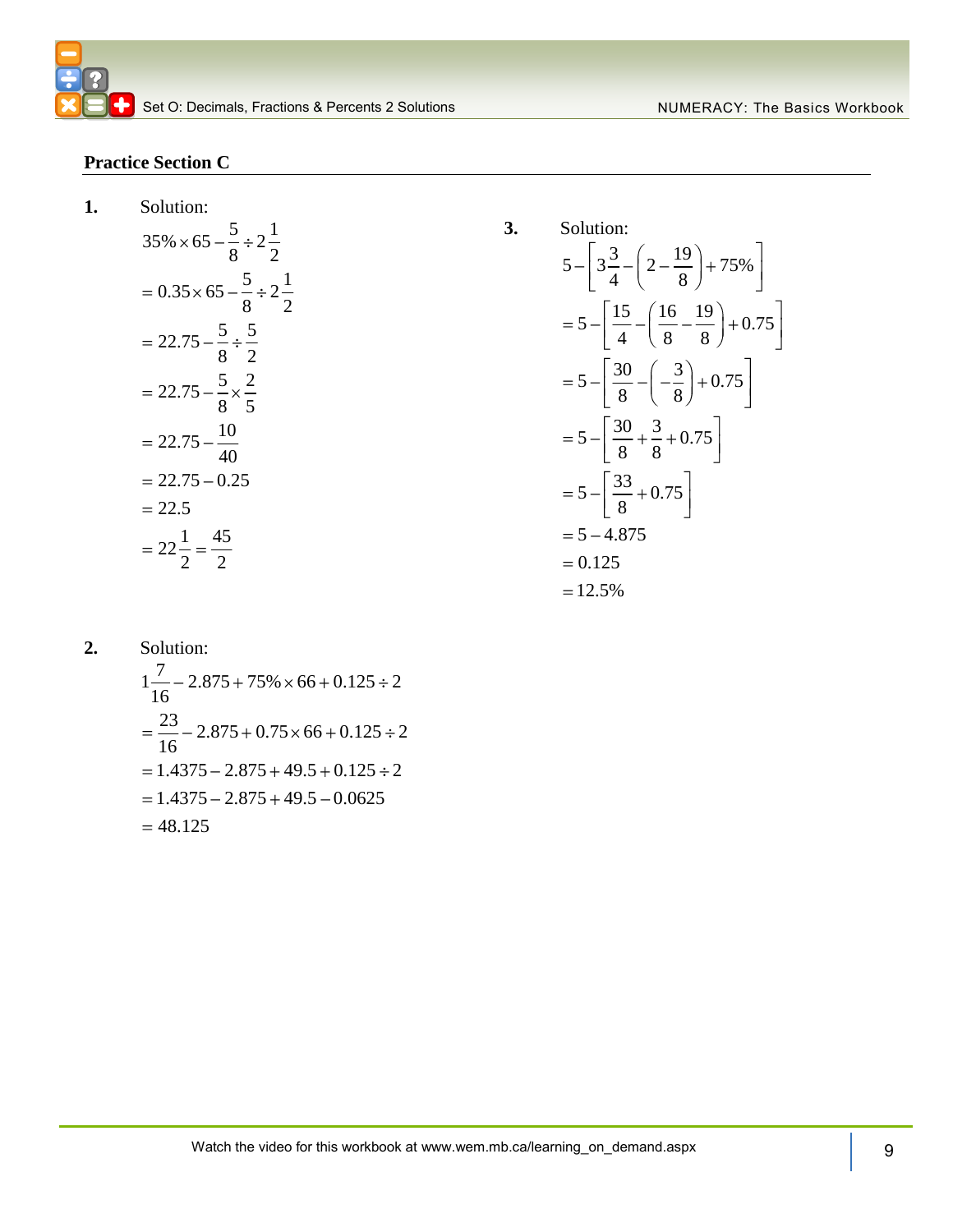Set O: Decimals, Fractions & Percents 2 Solutions Numer Action 2 NUMERACY: The Basics Workbook

**4.** Solution:

3 Solution:<br>  $40\% \times 2 \times$  number =  $\frac{3}{4} + 40\%$  6 + number<br>  $80\% \times$  number = 0.75 + 40% × 6 + 40% × number  $80\% \times$  number = 0.75 + 40%  $\times$  6 + 40%  $\times$  number<br> $80\% \times$  number = 0.75 + 0.4  $\times$  6 + 40%  $\times$  number  $80\% \times$  number = 0.75 + 0.4  $\times$  6 + 40%  $\times$  num<br> $80\% \times$  number = 0.75 + 2.4 + 40%  $\times$  number  $80\% \times$  number = 0.75 + 2.4 + 40%  $\times$  number<br> $80\% \times$  number = 3.15 + 40%  $\times$  number  $80\% \times$  number = 3.15 + 40%  $\times$  number  $40\% \times$  number = 3.15<br>0.4  $\times$  number = 3.15 number  $=\frac{3.15}{2.1}$ 0.4 number =  $\frac{x}{0.4}$ <br>number = 7.875 = 7 $\frac{7}{8}$  =  $\frac{63}{8}$  $\frac{7}{8} = \frac{63}{8}$ 

**5.** Solution:

The tax was added after the discount was applied. The price after discount, but before tax, can be found by dividing by the tax (1.12).

The result is  $\frac{$34.68}{1.12} = $30.96$ 1.12 .

Now we have to consider the discount. price  $-\text{price} \times 15\% = $30.96$  $85\% \times \text{price} = $30.96$ price  $=$   $\frac{$30.96}{250}$ 85% price  $= $36.42$ 

The original price of the jacket was \$36.42.